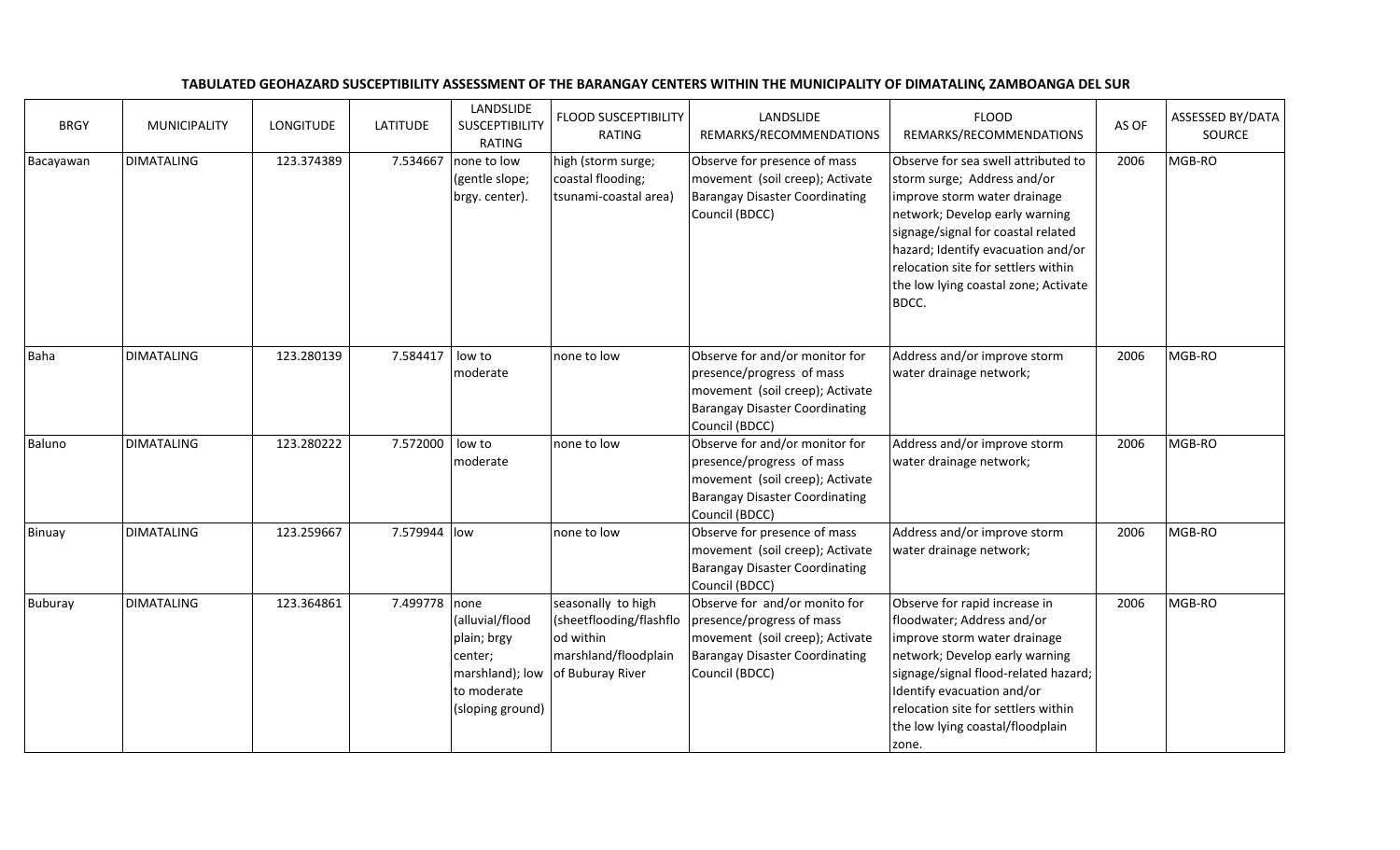| Grap      | <b>DIMATALING</b> | 123.244167 | 7.538833   moderate |                | low (flashflood within | Observe for and/or monito for         | Address and/or improve storm         | 2006 | MGB-RO |
|-----------|-------------------|------------|---------------------|----------------|------------------------|---------------------------------------|--------------------------------------|------|--------|
|           |                   |            |                     |                | gullies)               | presence/progress of mass             | water drainage network; Observe      |      |        |
|           |                   |            |                     |                |                        | movement (soil creep); Activate       | for rapid increase in floodwater.    |      |        |
|           |                   |            |                     |                |                        | <b>Barangay Disaster Coordinating</b> |                                      |      |        |
|           |                   |            |                     |                |                        | Council (BDCC)                        |                                      |      |        |
| Kagawasan | <b>DIMATALING</b> | 123.342139 | 7.500417            | Inone to low   | none to low            | Observe for presence of mass          | Address and/or improve storm         | 2006 | MGB-RO |
|           |                   |            |                     |                |                        | movement (soil creep); Activate       | water drainage network;              |      |        |
|           |                   |            |                     |                |                        | <b>Barangay Disaster Coordinating</b> |                                      |      |        |
|           |                   |            |                     |                |                        | Council (BDCC)                        |                                      |      |        |
| Lalab     | <b>DIMATALING</b> | 123.277972 | 7.555472   moderate |                | low (flashflood within | Observe for and/or monito for         | Address and/or improve storm         | 2006 | MGB-RO |
|           |                   |            |                     |                | gullies)               | presence/progress of mass             | water drainage network; Observe      |      |        |
|           |                   |            |                     |                |                        | movement (soil creep); Activate       | for rapid increase in floodwater.    |      |        |
|           |                   |            |                     |                |                        | Barangay Disaster Coordinating        |                                      |      |        |
|           |                   |            |                     |                |                        | Council (BDCC)                        |                                      |      |        |
| Libertad  | <b>DIMATALING</b> | 123.299222 | 7.547583 low        |                | none to low            | Observe for presence of mass          | Address and/or improve storm         | 2006 | MGB-RO |
|           |                   |            |                     |                |                        | movement (soil creep); Activate       | water drainage network;              |      |        |
|           |                   |            |                     |                |                        | <b>Barangay Disaster Coordinating</b> |                                      |      |        |
|           |                   |            |                     |                |                        | Council (BDCC)                        |                                      |      |        |
| Mahayag   | <b>DIMATALING</b> | 123.323944 | 7.554083 low        |                | none to low            | Observe for presence of mass          | Address and/or improve storm         | 2006 | MGB-RO |
|           |                   |            |                     |                |                        | movement (soil creep); Activate       | water drainage network;              |      |        |
|           |                   |            |                     |                |                        | <b>Barangay Disaster Coordinating</b> |                                      |      |        |
|           |                   |            |                     |                |                        | Council (BDCC)                        |                                      |      |        |
| Poblacion | <b>DIMATALING</b> | 123.363472 | 7.531028            | none to low    | high (storm surge;     | Observe for presence of mass          | Observe for sea swell attributed to  | 2006 | MGB-RO |
|           |                   |            |                     | (gentle slope; | coastal flooding;      | movement (soil creep); Activate       | storm surge; Address and/or          |      |        |
|           |                   |            |                     | brgy. center). | tsunami-coastal area)  | <b>Barangay Disaster Coordinating</b> | improve storm water drainage         |      |        |
|           |                   |            |                     |                |                        | Council (BDCC)                        | network; Develop early warning       |      |        |
|           |                   |            |                     |                |                        |                                       | signage/signal for coastal related   |      |        |
|           |                   |            |                     |                |                        |                                       | hazard; Identify evacuation and/or   |      |        |
|           |                   |            |                     |                |                        |                                       | relocation site for settlers within  |      |        |
|           |                   |            |                     |                |                        |                                       | the low lying coastal zone; Activate |      |        |
|           |                   |            |                     |                |                        |                                       | BDCC.                                |      |        |
|           |                   |            |                     |                |                        |                                       |                                      |      |        |
|           |                   |            |                     |                |                        |                                       |                                      |      |        |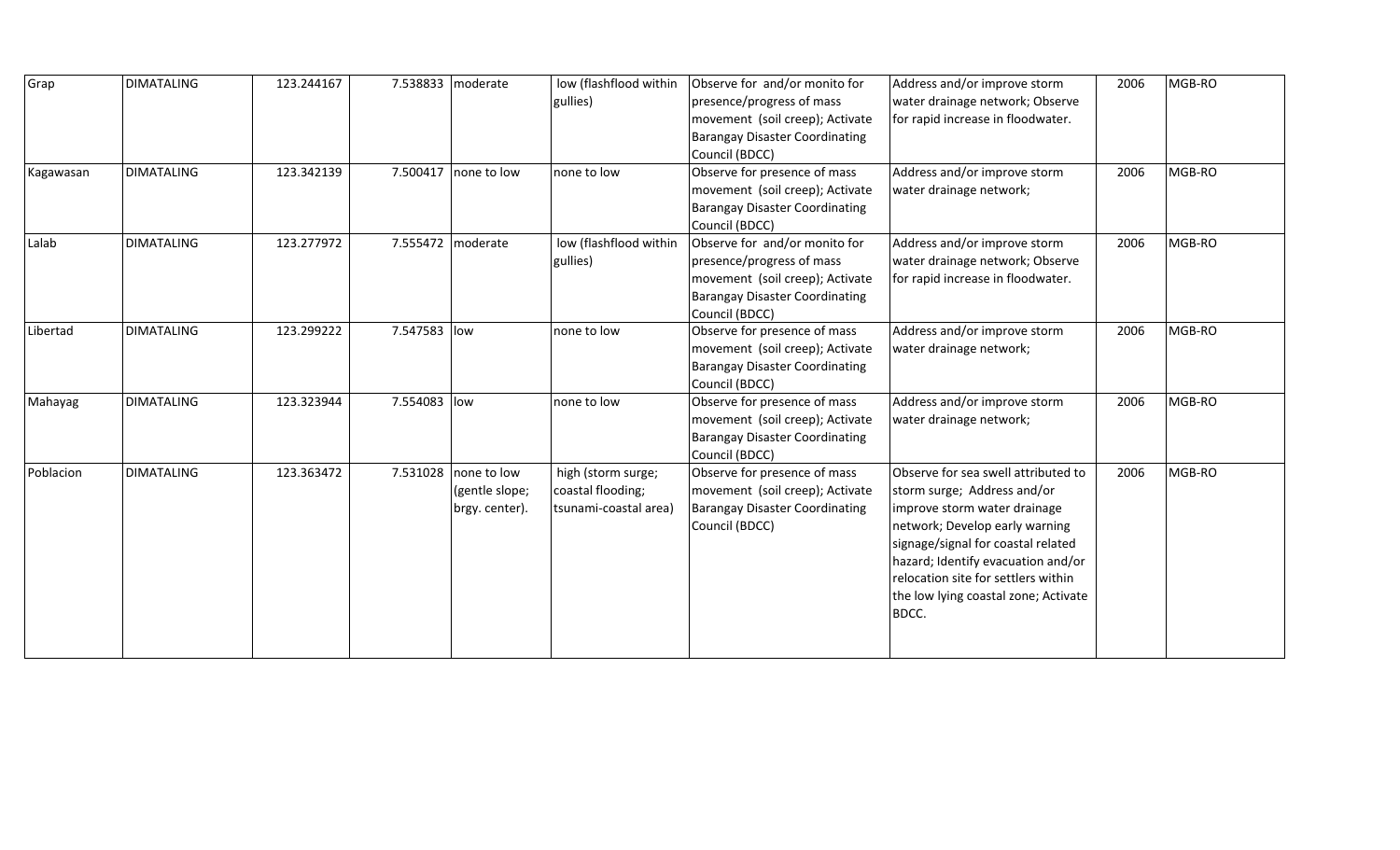| Saloagan   | <b>DIMATALING</b> | 123.259972 | 7.537278   none to low<br>(brgy. center; | low to moderate (low<br>lying section near the | Monitor/observe for presence of<br>vertical displacement, and cracks | Observe for sea swell attributed to<br>storm surge; Address and/or | 2006 | MGB-RO |
|------------|-------------------|------------|------------------------------------------|------------------------------------------------|----------------------------------------------------------------------|--------------------------------------------------------------------|------|--------|
|            |                   |            |                                          | marshland); high brgy center) high             | perpendicular to the steep slopes,                                   | improve storm water drainage                                       |      |        |
|            |                   |            | (steep ridge                             | (flooding within                               | valley sides; Observe for presence                                   | network; Observe for rapid                                         |      |        |
|            |                   |            | slopes and valley marshland)             |                                                | of seeps in areas that are not                                       | increase/decrease in floodwater                                    |      |        |
|            |                   |            | sides)                                   |                                                | typically wet; develop an early                                      | possibly accompanied by increase                                   |      |        |
|            |                   |            |                                          |                                                | warning device/system intended                                       | turbidity and soil content; Develop                                |      |        |
|            |                   |            |                                          |                                                | for landslide-related hazard                                         | early warning signage/signal for                                   |      |        |
|            |                   |            |                                          |                                                | prevention/mitigation; Identify                                      | flood/coastal related hazard;                                      |      |        |
|            |                   |            |                                          |                                                | relocation/evacuation site for                                       | Identify evacuation and/or                                         |      |        |
|            |                   |            |                                          |                                                | settlers that are immediately                                        | relocation site for settlers within                                |      |        |
|            |                   |            |                                          |                                                | affected by the imminent                                             | the coastal zone/ floodplain near                                  |      |        |
|            |                   |            |                                          |                                                | landslide; Limit/avoid constructing                                  | creek; Activate BDCC.                                              |      |        |
|            |                   |            |                                          |                                                | houses within the foot of steep                                      |                                                                    |      |        |
|            |                   |            |                                          |                                                | slopes; Activate Barangay Disaster                                   |                                                                    |      |        |
|            |                   |            |                                          |                                                | Coordinating Council (BDCC).                                         |                                                                    |      |        |
|            |                   |            |                                          |                                                |                                                                      |                                                                    |      |        |
|            |                   |            |                                          |                                                |                                                                      |                                                                    |      |        |
|            |                   |            |                                          |                                                |                                                                      |                                                                    |      |        |
| Sugbay Uno | <b>DIMATALING</b> | 123.325778 | 7.510222 none to low                     | low to moderate                                | Observe for presence of mass                                         | Observe for rapid increase in                                      | 2006 | MGB-RO |
|            |                   |            |                                          | (flashflood/sheetflood                         | movement (soil creep); Activate                                      | floodwater; Address and/or                                         |      |        |
|            |                   |            |                                          | within Sugbay River);                          | <b>Barangay Disaster Coordinating</b>                                | improve storm water drainage                                       |      |        |
|            |                   |            |                                          | high (coastal flooding                         | Council (BDCC)                                                       | network; Develop early warning                                     |      |        |
|            |                   |            |                                          | within Sugbay River                            |                                                                      | signage/signal flood-related hazard;                               |      |        |
|            |                   |            |                                          | estuary/marshland                              |                                                                      | Identify evacuation and/or                                         |      |        |
|            |                   |            |                                          |                                                |                                                                      | relocation site for settlers within                                |      |        |
|            |                   |            |                                          |                                                |                                                                      | the low lying coastal/floodplain                                   |      |        |
|            |                   |            |                                          |                                                |                                                                      | zone.                                                              |      |        |
| Sumpot     | <b>DIMATALING</b> | 123.381667 | 7.483056 none (coastal                   | low (flashflood within                         | Observe for presence of mass                                         | Observe for sea swell attributed to                                | 2006 | MGB-RO |
|            |                   |            | plain); low (brgy                        | creek; gullies); high                          | movement (soil creep); Activate                                      | storm surge; Address and/or                                        |      |        |
|            |                   |            | center)                                  | (storm surge; coastal                          | <b>Barangay Disaster Coordinating</b>                                | improve storm water drainage                                       |      |        |
|            |                   |            |                                          | flooding; tsunami                              | Council (BDCC)                                                       | network; Develop early warning                                     |      |        |
|            |                   |            |                                          |                                                |                                                                      | signage/signal for coastal related                                 |      |        |
|            |                   |            |                                          |                                                |                                                                      | hazard; Identify evacuation and/or                                 |      |        |
|            |                   |            |                                          |                                                |                                                                      | relocation site for settlers within                                |      |        |
|            |                   |            |                                          |                                                |                                                                      | the low lying coastal zone; Activate                               |      |        |
|            |                   |            |                                          |                                                |                                                                      | BDCC.                                                              |      |        |
|            |                   |            |                                          |                                                |                                                                      |                                                                    |      |        |
|            |                   |            |                                          |                                                |                                                                      |                                                                    |      |        |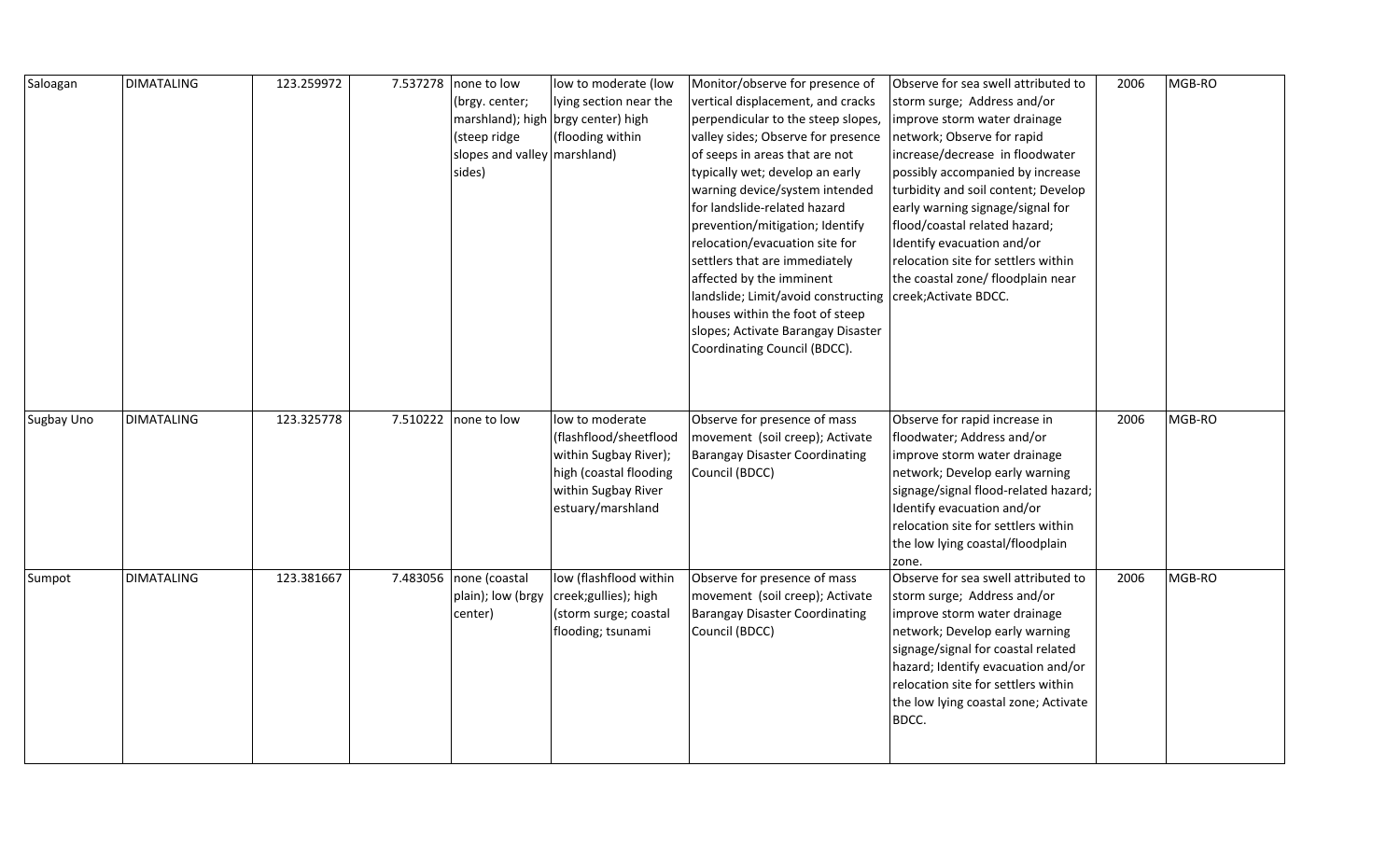| Tiniguangan  | <b>DIMATALING</b> | 123.329639 | 7.534167     | none to low<br>(brgy. center;<br>marshland)                                                                     | low to moderate (low<br>lying section near the<br>brgy center) high<br>(flooding within<br>marshland) | Observe for presence of mass<br>movement (soil creep); Activate<br><b>Barangay Disaster Coordinating</b><br>Council (BDCC)                                         | Observe for sea swell attributed to<br>storm surge; Address and/or<br>improve storm water drainage<br>network; Develop early warning<br>signage/signal for flood/coastal<br>related hazard; Identify evacuation<br>and/or relocation site for settlers<br>within the marshland; Activate<br>BDCC. | 2006 | MGB-RO |
|--------------|-------------------|------------|--------------|-----------------------------------------------------------------------------------------------------------------|-------------------------------------------------------------------------------------------------------|--------------------------------------------------------------------------------------------------------------------------------------------------------------------|---------------------------------------------------------------------------------------------------------------------------------------------------------------------------------------------------------------------------------------------------------------------------------------------------|------|--------|
| Tinggabulong | <b>DIMATALING</b> | 123.360417 | 7.466417 low |                                                                                                                 | none to low (localiza<br>flooding)                                                                    | Observe for presence of mass<br>movement (soil creep); Activate<br><b>Barangay Disaster Coordinating</b><br>Council (BDCC)                                         | Address and/or improve storm<br>water drainage network.                                                                                                                                                                                                                                           | 2006 | MGB-RO |
| Tipangi      | <b>DIMATALING</b> | 123.290861 | 7.533667     | none to low<br>(brgy. center;<br>coastal plain);<br>moderate to<br>high (steep ridge<br>slopes; gully<br>sides) | moderate to high<br>(storm surge; coastal<br>flooding-coastal area)                                   | Observe for and/or monitor for<br>presence/progress of mass<br>movement (soil creep; tension<br>cracks); Activate Barangay Disaster<br>Coordinating Council (BDCC) | Observe for sea swell attributed to<br>storm surge; Address and/or<br>improve storm water drainage<br>network; Develop early warning<br>signage/signal for flood/coastal<br>related hazard; Identify evacuation<br>and/or relocation site for settlers<br>within the marshland; Activate<br>BDCC. | 2006 | MGB-RO |
| Balanagan    | <b>DIMATALING</b> | 123.351694 | 7.484306 low |                                                                                                                 | none to low (localiza<br>flooding)                                                                    | Observe for presence of mass<br>movement (soil creep); Activate<br><b>Barangay Disaster Coordinating</b><br>Council (BDCC)                                         | Address and/or improve storm<br>water drainage network.                                                                                                                                                                                                                                           | 2006 | MGB-RO |
| Josefina     | <b>DIMATALING</b> | 123.250167 | 7.561722     | moderate to<br>high (steep ridge gullies)<br>slope and gully<br>sides)                                          | low (flashflood within                                                                                | Observe for and/or monito for<br>presence/progress of mass<br>movement (soil creep); Activate<br><b>Barangay Disaster Coordinating</b><br>Council (BDCC)           | Address and/or improve storm<br>water drainage network; Observe<br>for rapid increase in floodwater.                                                                                                                                                                                              | 2006 | MGB-RO |
| Magahis      | <b>DIMATALING</b> | 123.260250 | 7.591750 low |                                                                                                                 | none to low                                                                                           | Observe for presence of mass<br>movement (soil creep); Activate<br><b>Barangay Disaster Coordinating</b><br>Council (BDCC)                                         | Address and/or improve storm<br>water drainage network;                                                                                                                                                                                                                                           | 2006 | MGB-RO |